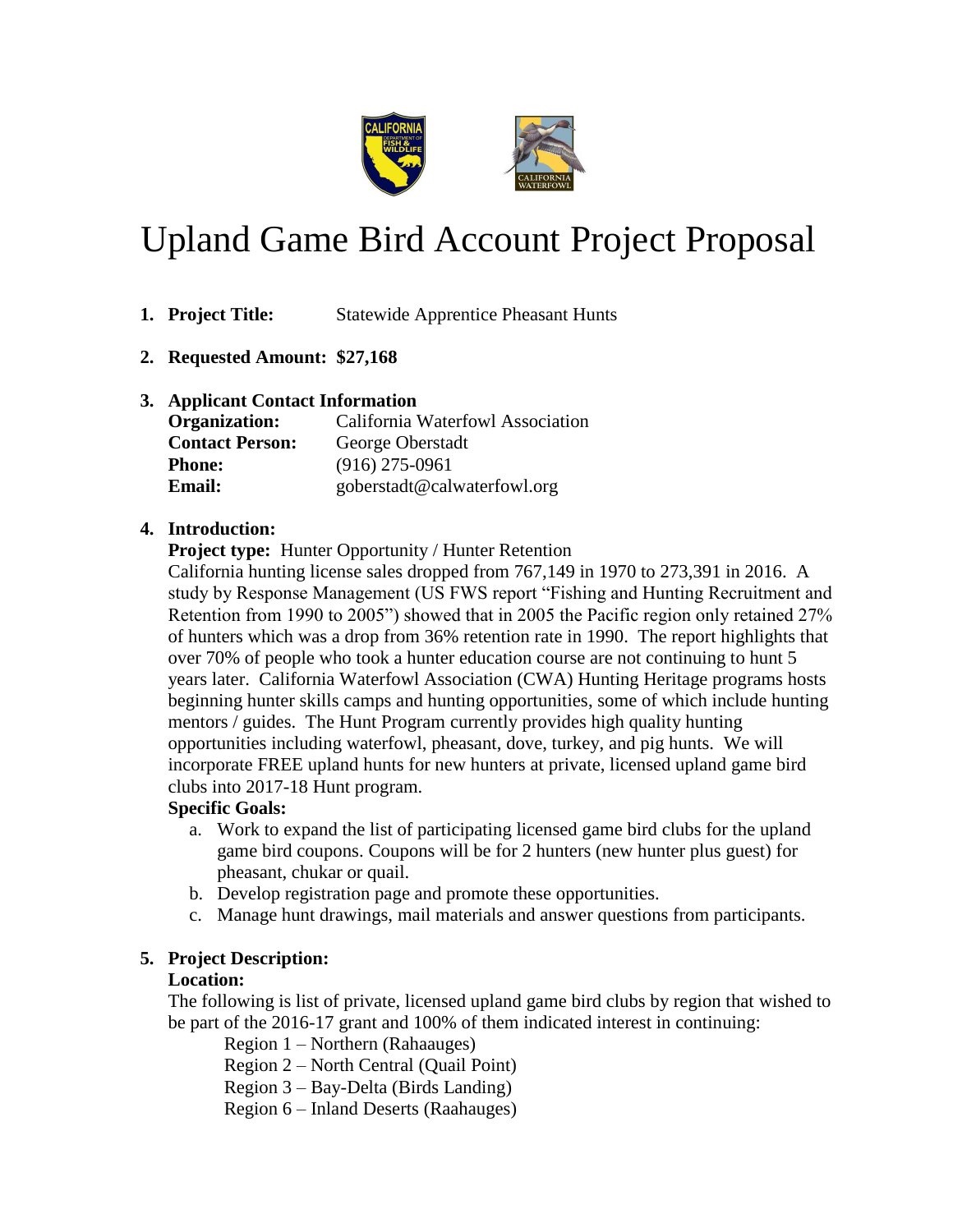### **Staffing:**

Hunting Heritage Program Coordination – George Oberstadt will develop registration page, promote program, will work directly with game bird clubs to develop coupons, create materials for new hunter packets and will manage all aspects of the drawing. Hunt Program Administrator – Nicole Chavez will collect all materials and do all mailings and adminstrative aspects of the program.

### **Implementation plan:**

CWA will update our list of participating upland game bird hunting club opportunities with goal of including one in each DFW region. We will distribute upland gamebird coupons by raffling off (Free raffle) to hunters who have received their hunter safety certificate within the last 3 years. These hunts will be offered through CWA's existing hunt program.

- 1. Contact game bird clubs to ensure interest in program work done in July/August with completion by September 1. All clubs who participated in 2016-17 have indicated interest in continuing with program.
- 2. Develop registration page August, completion September 1.
- 3. Create / collect materials for new hunter packets August/September with completion by October 1.
- 4. Promote program September.
- 5. Hunt program drawings October 1
- 6. Collect and mail materials October
- 7. Hunts to be scheduled by coupon winners working with upland game bird clubs with completion being end of those clubs seasons (approximately April 15, 2018).

All applicants in the hunt program will receive a hunter packet outlining hunt opportunities and hunting information materials.

Upland game bird hunts provide great inroads for new hunters as they are pretty much guaranteed to see game, get an opportunity to shoot and harvest some upland birds. These apprentice hunts will be hosted at private, licensed game bird clubs with safety protocols in place and supportive, fun hunting environments. In other words, great places to start out hunting. We will provide up-to-date hunt information to everyone who entered the drawing to ensure these new hunters have a wealth of resources available to them.

How the hunt program application process will work:

- Apply via application webpage on [www.calwaterfowl.org](http://www.calwaterfowl.org/)
- Applicants must have taken a Hunter Education course after July 1, 2014.

#### **6. Expected Benefits**

150 hunters (75 coupons) will be provided a quality upland hunt experience at a regional private licensed game bird club. All applicants (estimate – up to 250) will receive hunter packets with information about upland hunting opportunities statewide as well as other hunting opportunities and information to support their development as a hunter. The hunt